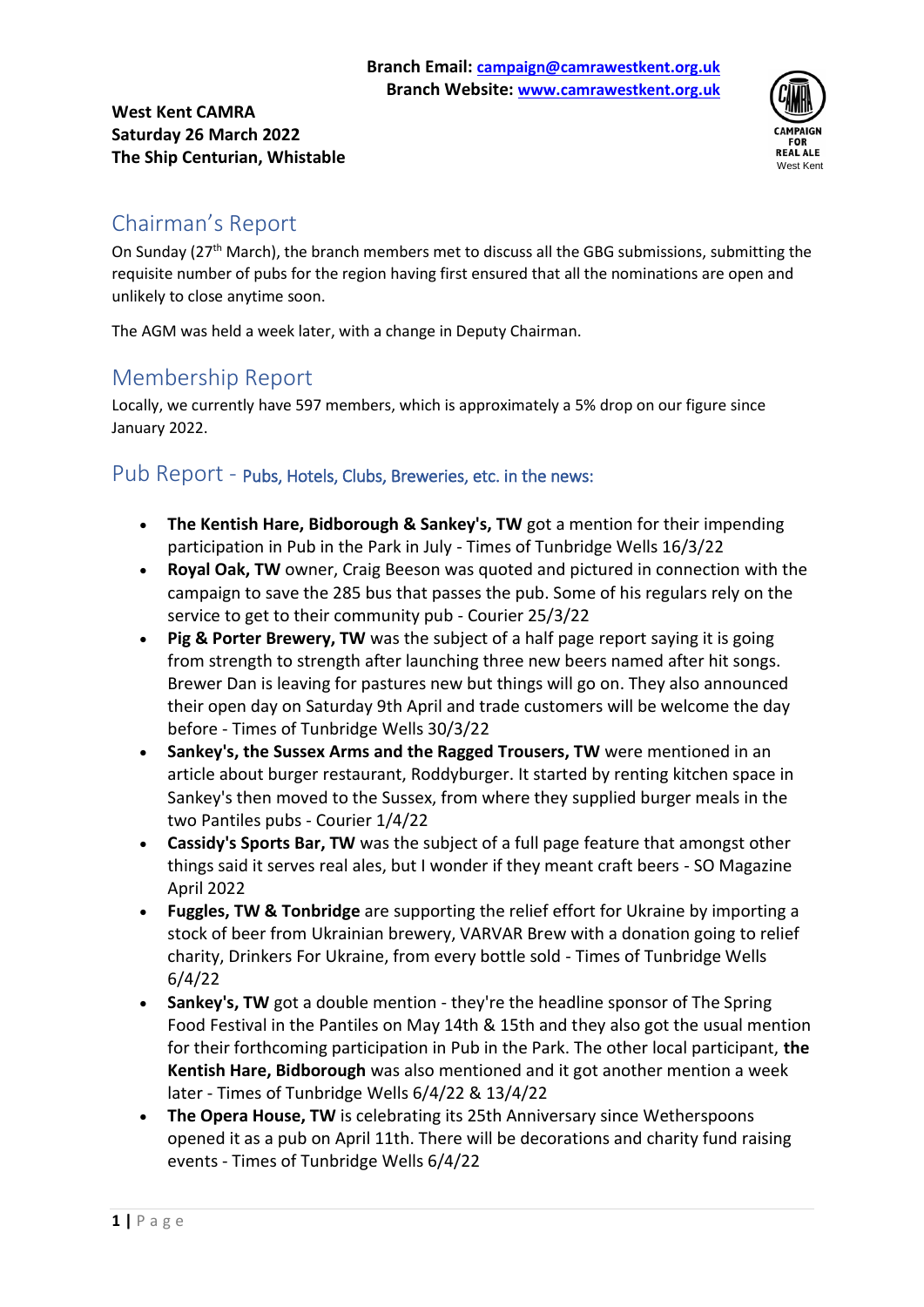#### **West Kent CAMRA Saturday 26 March 2022 The Ship Centurian, Whistable**



- **The Beer Seller, Tonbridge** was the latest pub to be scrutinised by the "Secret Drinker" and he found it very much to his taste, enjoying a couple of the ales and a bit of lively banter - KM 7/4/22
- A new craft beer and natural wine tap bar and restaurant plans to open in a former burger bar at 102 Calverley Road, Tunbridge Wells under the ownership of Allkin Brewing, the team formerly behind Good Things Brewing. They plan to hold tastings of beers from the Allkin brewery - Kentlive 21/4/22
- SVR Beer Festival got a brief mention at the end of an online article about "The 10 best attractions to visit in the historic Tunbridge Wells region" - [checklists.co.uk](https://protect-eu.mimecast.com/s/ZISiCYMw6sPDpY5FGFrlT?domain=checklists.co.uk) 23/4/22
- **The Nelson Arms, Tonbridge** was one the pubs recommended in an article that seemed to be based on the Kent CAMRA branches' Pubs of the Year 2022, entitled "Kent's top pubs for a real ale on St George's Day" - Kentonline 23/4/22
- **The Royal Oak, TW** was surveyed by the "Secret Drinker" and found to be up to scratch and to his liking, rating it an excellent community pub - KM 21/4/22
- **The Opera House, TW** came in for some credit in a letter to the correspondence pages from the man (Brian Bissell) who abseiled down it in a batman suit in 2012 as part of the Tunbridge Wells festival that year. He was invited to its official opening 25 years ago, remains a regular customer and has been involved in charity fundraising shows there. He heralded the 25th anniversary along with some other anniversaries in the town this year - Courier 22/4/22
- SVR Beer Festival got a brief mention in the latest CAMRA podcast that was about railways in connection with beer - CAMRA Podcast 4/5/22
- **The Beacon, Rusthall** is taking part in the Pantiles Food & Drink Festival mentioned above. **Sankey's** also got another mention - Times of Tunbridge Wells 11/5/22
- **The Grasshopper on the Green, Westerham** is one of 60 venues nationwide to benefit from a generous gesture by singer Paul Heaton of Beautiful South and the Housemartins. He's celebrating his 60th birthday by putting money behind the bar so that punters can enjoy a drink on him until the money runs out - KM 12/5/22
- **The Queen's Head, Five Oak Green and the Cask & Glass Off-licence, Tonbridge** were sold at auction and their future is uncertain - Kentonline 6/5/22 & Courier 13/5/22

#### **Pubs News Since Last Meeting**

28/3/22 The King's Arms, Shoreham is temporarily closed due to a fire.

10/4/22 The Rock, Chiddingstone Hoath is being taken over by the owner of the Leicester Arms, Penshurst.

17/4/22 The King & Queen, Edenbridge has work ongoing. Could it be reopening?

11/5/22 The Bullfinch, Riverhead is being refurbished and will be closed between 23rd - 30th May.

13/5/22 Fonthill Brewery Tap, TW opened in the courtyard beside the George at 5pm today with 4 cask and two keg beers.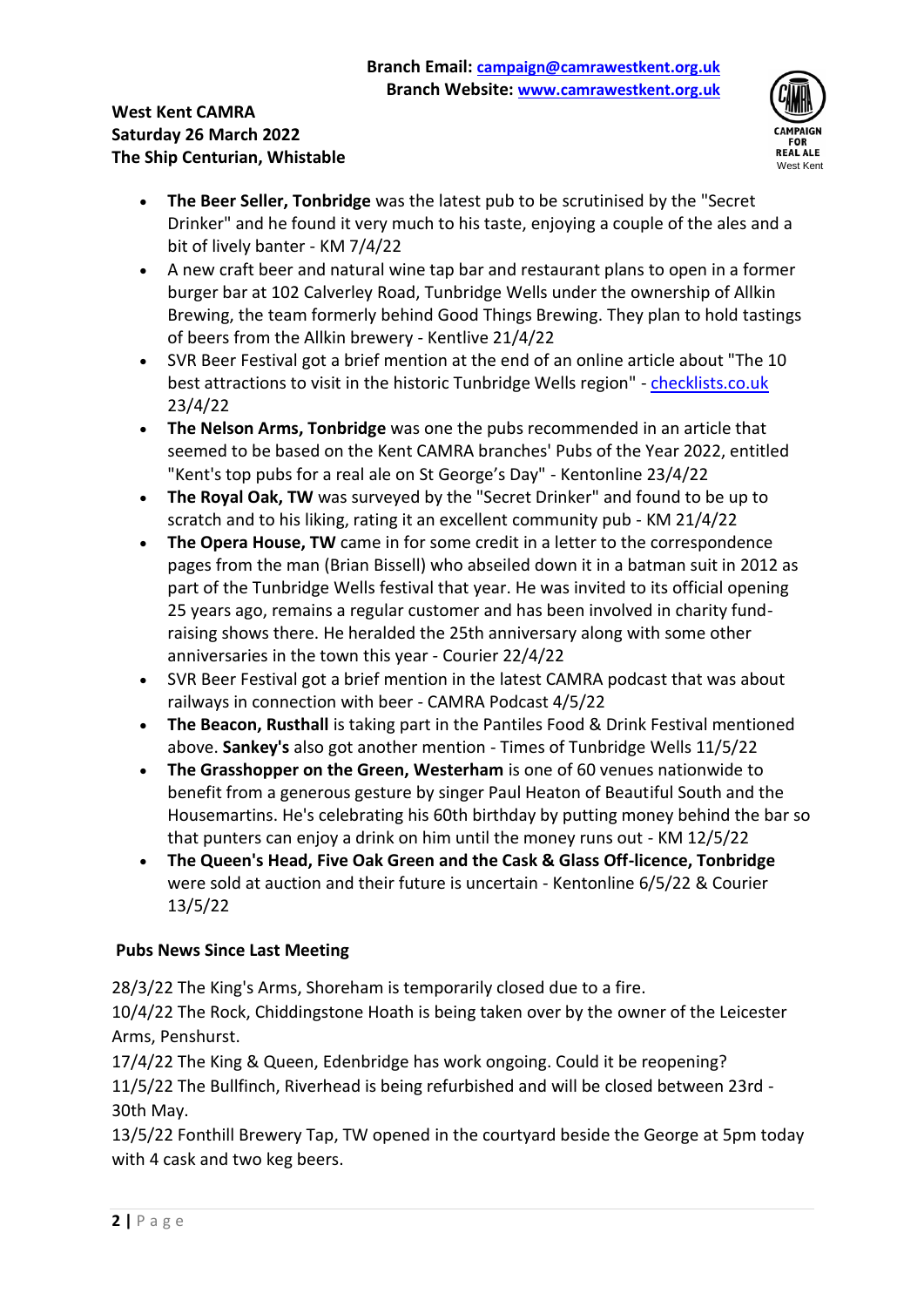

Local Cider Report – Keith Ennis

No report this meeting

| Next Meeting | <b>July 2022</b> | Sevenoaks |
|--------------|------------------|-----------|

## AOB

A few of the branch members have re-started the local Camra Occasional Pub Surveyors (COPS). This has received various levels of attendance, but even on the day of the storm Eunice, four gallant explorers managed to attend. Having proved very popular before Covid, the group are now looking to continue these events which are open to anyone (members or not). Further outings have been arranged on a fortnightly basis for the next few months.

# West Kent CAMRA Branch Calendar 2020

| Month     | <b>Key Dates</b>                         | <b>Branch</b><br><b>Committee</b><br>Meetings (1) | Socials (2)                                | <b>Brewery</b><br>visits (3) | <b>Festival visits</b>                                                                      |
|-----------|------------------------------------------|---------------------------------------------------|--------------------------------------------|------------------------------|---------------------------------------------------------------------------------------------|
| June      |                                          | SVR meeting                                       |                                            |                              | 2 <sup>nd</sup> -5 <sup>th</sup> Halfway<br>House<br>Brenchley,<br>Jubilee Beer<br>Festival |
| July      |                                          | Mon $13th -$<br>Sevenoaks                         |                                            |                              |                                                                                             |
| August    |                                          | SVR meeting                                       |                                            |                              |                                                                                             |
| September |                                          | Mon $12^{th}$ –<br>Tonbridge - tba<br>SVR meeting | Thu 15 <sup>th</sup><br>Tonbridge<br>crawl |                              |                                                                                             |
| October   | 7-9 <sup>th</sup> SPA Valley<br>Festival |                                                   |                                            |                              | Spa Valley                                                                                  |
| November  |                                          |                                                   |                                            |                              |                                                                                             |
| December  |                                          |                                                   | Thu 8 <sup>th</sup> TW<br>Xmas drinks      |                              |                                                                                             |

Notes

- (1) All Branch Committee meetings provisionally scheduled for Monday. Socials to be either on a fixed date each month e.g 2<sup>nd</sup> Thursday . Socials at popular GBG pubs to be added to coincide with pub events throughout the year.
- (2) Country pub visit over summer months and/or by COPS visits